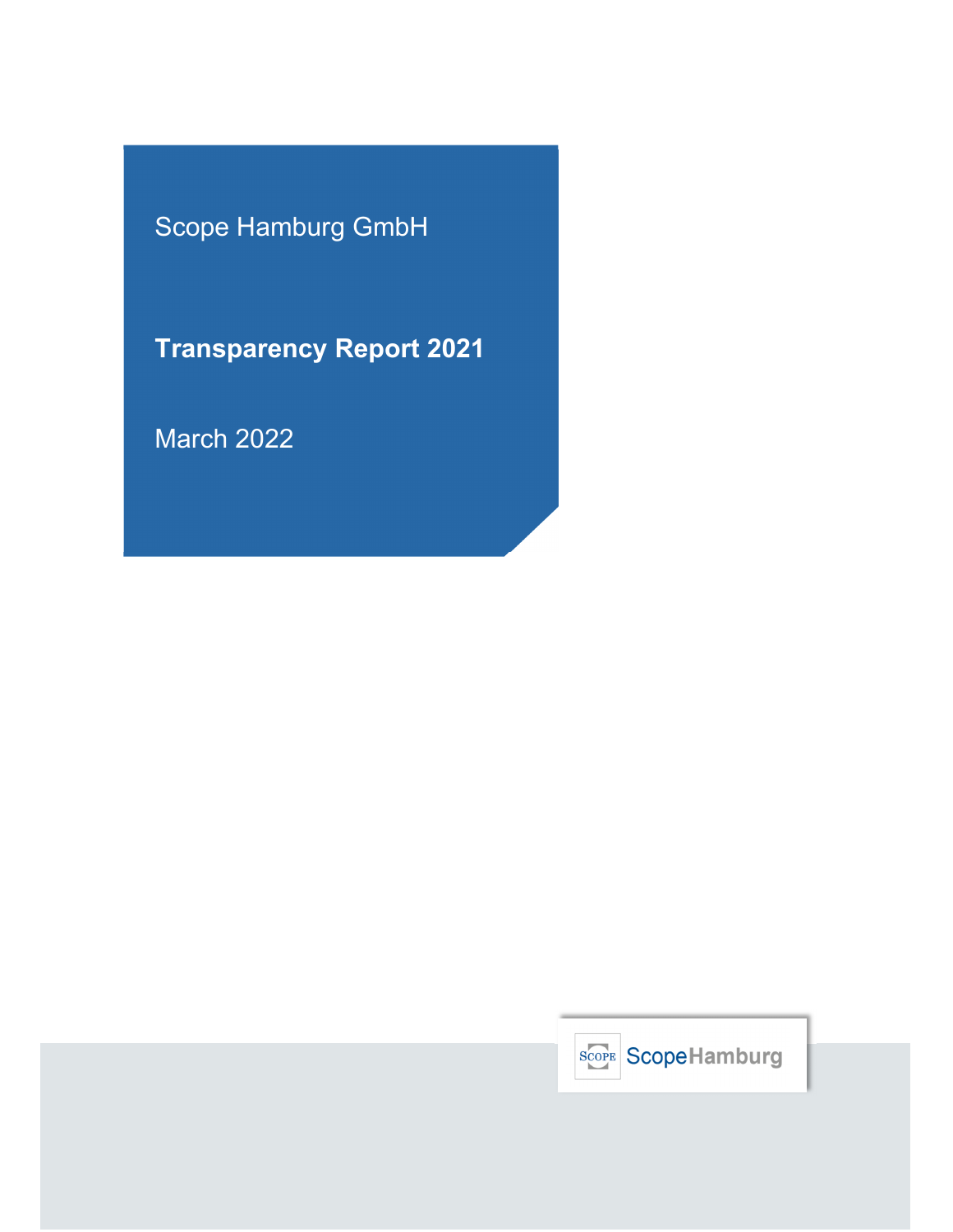

# **Content**

# **Introduction 1 1. Legal structure and ownership 1 2. Internal control mechanisms 1 3. Allocation of personnel 3 4. Record keeping policy 3 5. Compliance report 3 6. Management and analyst rotation 4 7. Financial revenues 4 8. Governance statement 4**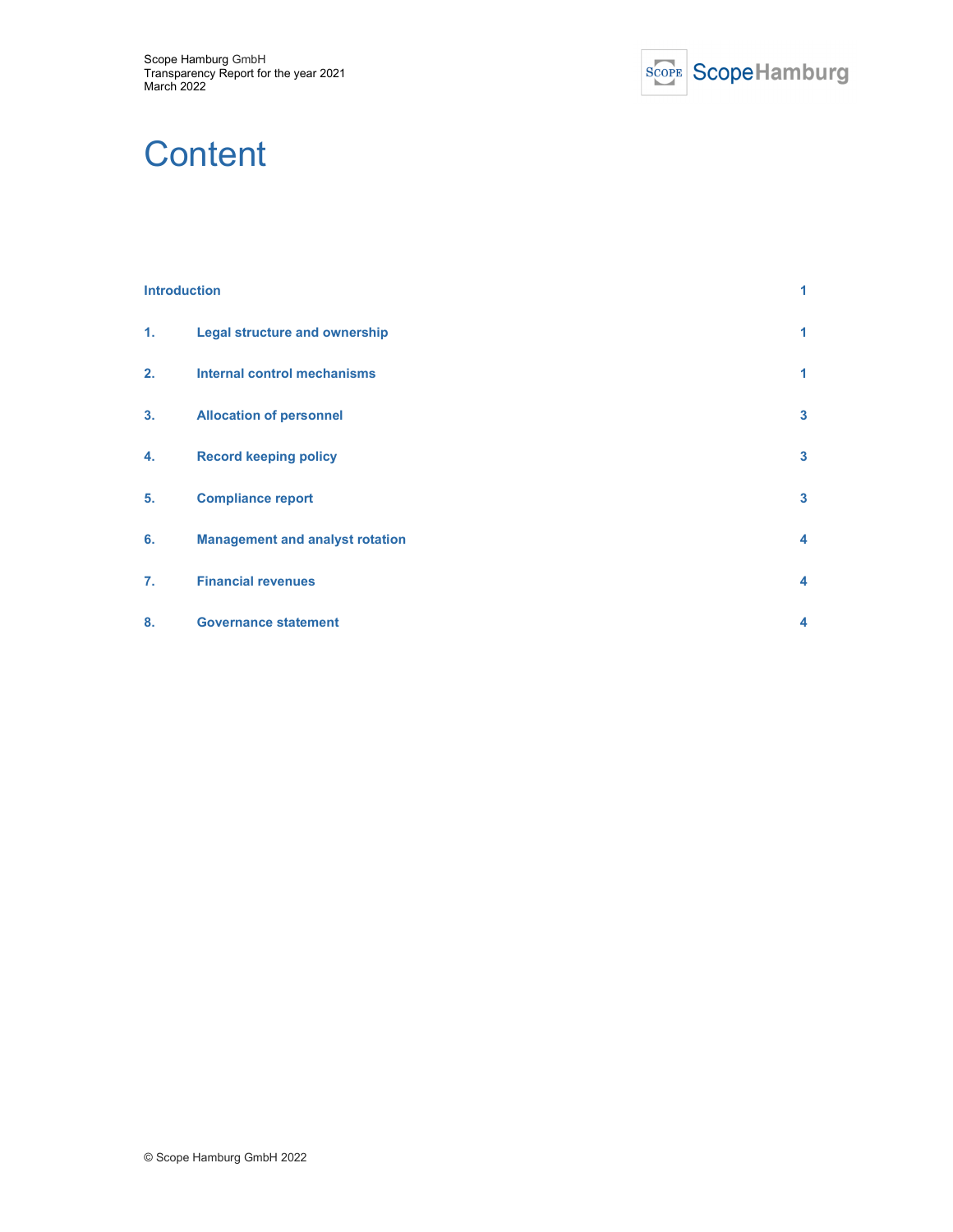

# Introduction

Scope Hamburg GmbH (hereinafter referred to as "Scope Hamburg" or "Agency") publishes this Transparency Report in accordance with Art. 12 and Annex I, Section E, Part III. of Regulation (EC) No 1060/2009 of the European Parliament and of the Council of16 September 2009 on credit rating agencies, amended by Regulations (EC) No 513/2011 and No 462/2013 (in the following "CRA Regulation").

Until 10 March 2021, Scope Hamburg was registered under the name Euler Hermes Rating GmbH. Since 10 March 2021, Scope Hamburg GmbH is fully owned by its parent Scope SE & Co. KGa.A.. In this transparency report relating to the financial year 2021, Scope Hamburg GmbH is referred to below exclusively under its current name.

# 1. Legal structure and ownership

Scope Hamburg is a German company registered at the Commercial Register at the Local Court (Amtsgericht) of Hamburg, HRB 60759. Scope Hamburg has its registered seat at Ferdinandstrasse 5, 20355 Hamburg.

At the end of the reference period, Scope Hamburg is fully owned by its parent entity Scope SE & Co. KG a.A. (hereinafter also referred to as "Scope Group"), a company registered at the Commercial Register Charlottenburg (Berlin), HRB 182023 B.

Scope Hamburg does not hold any investments in companies.

# 2. Internal control mechanisms

Scope Hamburg has implemented several internal control mechanisms:

#### **Governance**

Scope Hamburg's governance structures are set up to meet the requirements of the EU Regulation and other applicable laws and to provide appropriate management oversight over Scope Hamburg's credit rating activities.

Scope Hamburg is exempted from the requirement to establish an administrative board consisting of at least two independent members (within the meaning of Section III No. 13 of the Recommendation 2005/162/EC of the EU Commission of 15 February 2005 on the duties of non-executive directors/supervisory directors of listed companies and on the committees of the administrative/supervisory board), who have specific supervisory duties according to the EU Regulation (Art. 6 (3) EU Regulation, Annex 1, Section A (2) EU Regulation).

#### The Independent Review Function

The independent review function (hereinafter referred to as "IRF") is a key part of Scope Hamburg's internal control framework. IRF operates independently of the analytical business lines and business development. Within the IRF, the methodology policy and model review teams are responsible for independently approving, periodically examining and reviewing credit rating methodologies, models and key rating assumptions used in the credit rating process. It makes sure that these credit rating methodologies are robust, rigorous, systematic and continuous and that they are validated, for example, through back-testing. Separately, the Credit Policy team acts as an internal control function at the rating level, ensuring high quality credit ratings and complete and coherent application of credit rating methodologies. IRF may attend credit rating committees but has no voting right on credit rating decisions.

#### The Compliance Function

Scope Hamburg's compliance function operates independently from the analytical business lines and business development. The compliance function oversees adherence to regulatory requirements. Its role is to support maintaining the relationship with regulatory authorities, to advise and provide training to Scope Hamburg 's employees and managers on regulatory requirements, and Scope Hamburg 's Code of Conduct, among other internal policies and procedures, and to assess and monitor adherence to those rules. This includes compliance surveillance over Scope Hamburg 's credit rating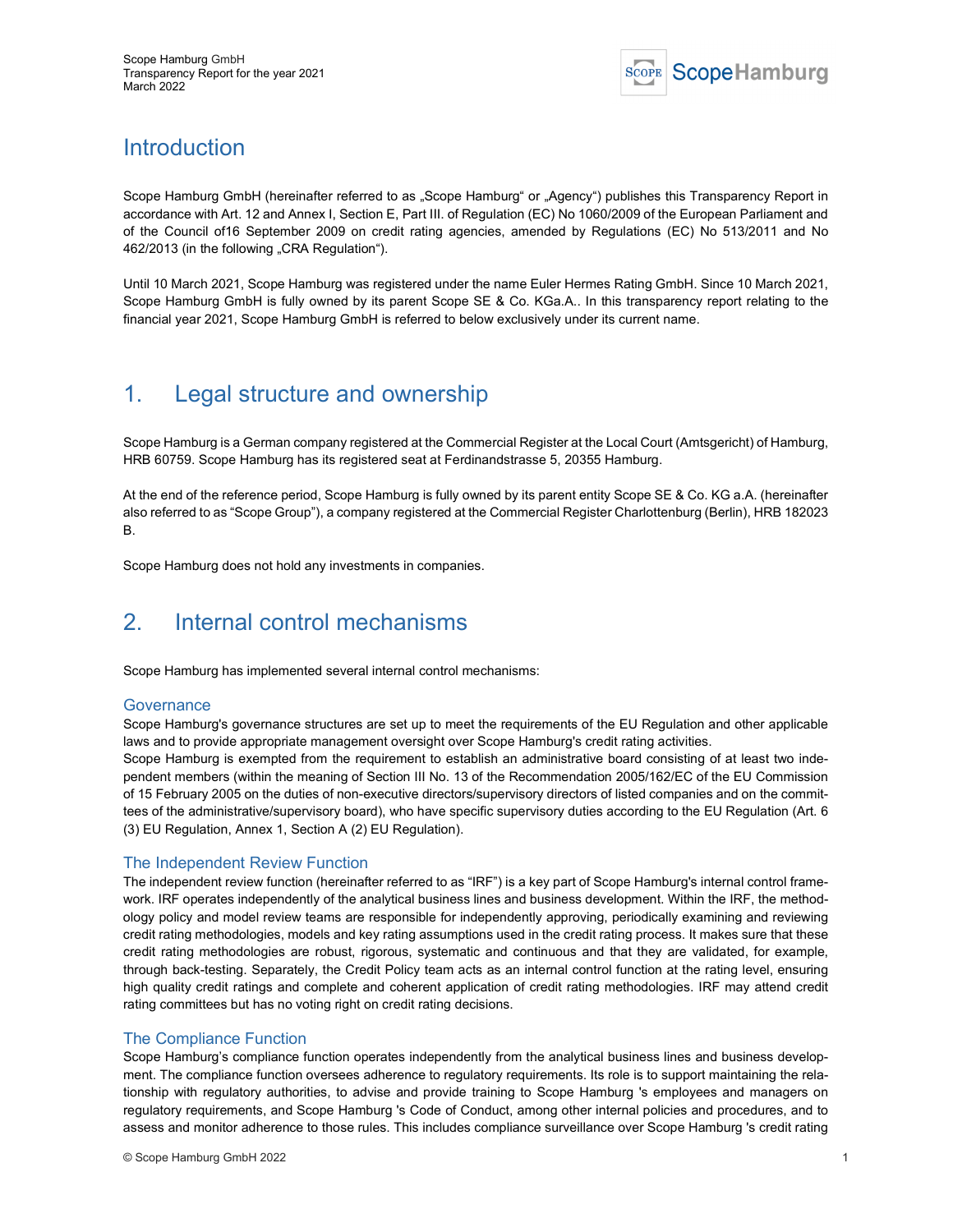

activities and compliance investigations in cases of potential breaches of the EU Regulation or other applicable laws as well as Scope Hamburg 's codes, policies and procedures. The Compliance Function of Scope Hamburg reports to Scope Hamburg's non-analytic managing directors, and functionally to Scope Group's Head of Compliance.

#### The Internal Audit Function

Scope Hamburg's parent entity Scope Group maintains an internal audit function which reports functionally to Scope SE & Co. KG a.A.'s Supervisory Board and in particular to the Chair of the Audit Committee, being a sub-committee of the Supervisory Board and having specific oversight responsibilities over Internal Audit and the internal control system. The internal audit function operates independently of the analytical business lines and business development of Scope Group. The internal audit function regularly reviews business activities as well as operational processes and internal controls in each jurisdiction in which Scope and its affiliates operate. Audit reports are provided to the responsible managing director of Scope Hamburg.

#### The Credit Rating Process

The credit rating process is designed to protect the independence, objectivity and integrity of Scope Hamburg 's credit rating decisions. Credit rating actions are not based on the opinion of a single (lead) analyst but are determined by a credit rating committee. The credit rating committee follows the principles set out in, among others, Scope Hamburg 's Basic Principles for Assigning Credit Ratings and Other Services, Code of Conduct, and Confidential Information Management Policy. Further details are governed by internal procedures that provide the requirements over processes, approvals and documentation that Scope Hamburg's analytical employees have to adhere to in the credit rating process.

#### The Credit Rating Methodology Process

Scope Hamburg 's credit rating methodologies are available on Scope Hamburg's public website and govern the analytical components applied in Scope Hamburg 's credit rating analyses. The process for the development of new credit rating methodologies or adjustments to existing credit rating methodologies follows the principles set out in, among others, Scope Hamburg 's Code of Conduct and Scope Hamburg 's Policy on Methodology development and review. The credit rating methodology review process involves representatives from the analytical business lines and IRF. IRF reviews the credit rating methodologies independently and has final approval over Scope Hamburg's credit rating methodologies. Further details are governed by internal procedures that provide the requirements over processes, approvals and documentation that Scope Hamburg's employees have to adhere to in the context of the credit rating methodology review process.

#### Scope Hamburg's Public Codes and Policies

Scope Hamburg's public Code of Ethics, Code of Conduct and other policies set out the principles that all Scope Hamburg employees are bound to in performing their duties. These codes and policies are updated periodically to reflect changes in applicable rules and regulations as well as guidance from the European Securities and Markets Authority (hereinafter referred to as "ESMA"). Each year, all Scope Hamburg employees are required to confirm compliance with these codes and their certainty regarding Scope Hamburg 's policies. In addition, internal procedures support and foster the steps that protect the quality, independence and integrity of Scope Hamburg's credit rating activities.

#### Scope Hamburg's Conflict Management Principles

Scope Hamburg's public code(s) and policies set out the key principles to prevent, identify, manage and, where relevant, disclose potential or actual conflicts of interest. Scope Hamburg has adopted policies and procedures that prevent, identify and manage conflicts of interest. In particular, Scope Hamburg has put in place the following:

- Scope Hamburg's analysts who participate in credit rating activities are operationally and functionally separated from non-credit rating activities conducted in other Scope Group entities.
- As an institution, Scope Hamburg does not act as a principal or market maker in securities.
- As the parent entity of Scope Hamburg, Scope Group is responsible for all commercial relationships with issuers and is operationally segregated from all analytical rating groups and credit rating activities. Analysts are prohibited from participating in fee discussions with issuers or their agents and from participating in marketing activities.
- Scope Hamburg's Basic Principles for Assigning Credit Ratings and Other Services govern the rating process.
- Analysts are not compensated or evaluated based on the amount of revenue that Scope Hamburg derives from issuers that the analyst rates or with which the analyst interacts.
- Employees must follow specific rules with regard to their personal interests, such as personal ownership of and trading in financial instruments, receipt of gifts or outside business activities. These rules are set out in Scope Hamburg's Code of Conduct, Securities Trading and Insider Policy and Outside Business Interests Policy.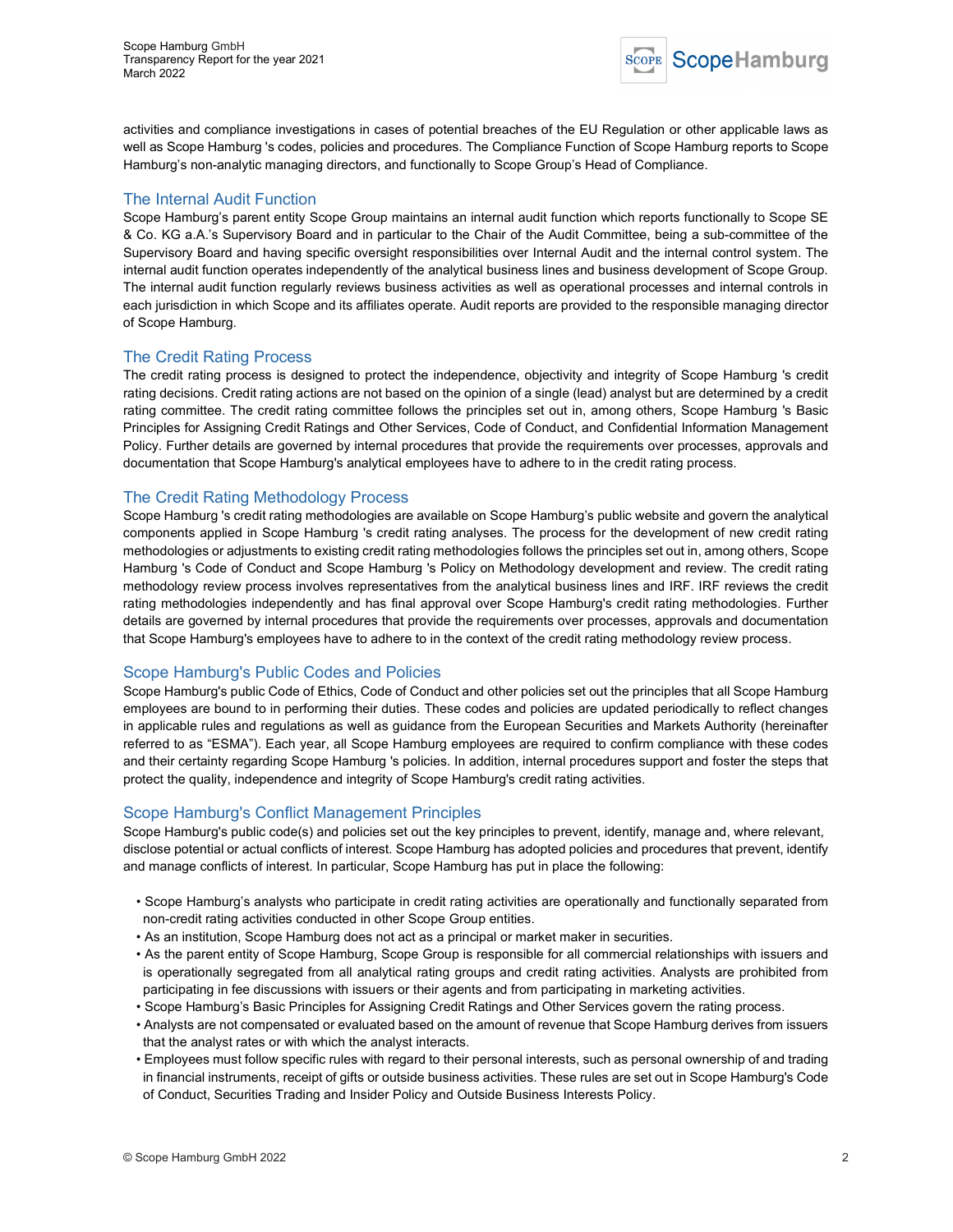

• Scope Hamburg's compliance function monitors employee conduct regarding potential conflicts of interest.

#### Risk Reporting and Risk Management

Scope SE & Co. KG a.A., Scope Hamburg's group-level holding entity, oversees risk reporting and risk management. Scope Group discusses potential financial, strategic, legal, regulatory and operational risks in order to assess the probability of their occurrence and the effectiveness of existing protections at Scope Group. An internal function deals with the risk assessment and risk management process including standardized risk reporting to Scope's Risk Committee, which makes recommendations to the management board of Scope Hamburg.

### 3. Allocation of personnel

Scope Hamburg employs 10.54 permanent staff (FTE) in the reference period, of which 7.83 FTE are responsible for tasks relating to new ratings, review and monitoring of ratings as well as methods and model evaluation. 0.16 FTE work exclusively on acquisition and a further 0.75 FTE in admin.

Three managing directors are responsible for the management of the agency.

## 4. Record keeping policy

As part of its credit rating activities, Scope Hamburg receives information from or about entities that it rates in various forms, including physical documents and electronic formats. Scope Hamburg retains all relevant business records that Scope Hamburg receives from external entities or that are prepared internally in relation to the conduct of credit rating activities in line with the requirements of the EU Regulation, applicable corporate laws and other relevant rules and regulations. Scope Hamburg adheres to the standards set out in its Record Keeping Policy. These rules establish best practice for the appropriate and consistent handling and retention of such business records that ensure these are complete and readily available. Scope Hamburg has established protections around the retention of sensitive information, and employees are required to take all reasonable measures to protect sensitive or confidential information and the records maintained in relation with it. Employees are also required to protect all property and business records belonging to, or in the possession of, their employer from fraud, theft or misuse.

## 5. Compliance report

During the Reporting Period, Scope Hamburg joined Scope Group and commenced to integrate into the Compliance framework of Scope Group. Various enhancements to compliance policies and procedures were made to address regulatory requirements, new ESMA guidance, internal process enhancements and developments in Scope Hamburg's business activities.

All employees of Scope Hamburg acknowledged to all Scope Group policies and procedures in place and introduced throughout the year, and certified their adherence to Scope Group's policies and procedures for 2021. Compliance training was provided to all employees upon the Agency's joining of Scope Group, and a further comprehensive annual compliance training was conducted for all employees and managers of Scope Hamburg.

Compliance assessments and reviews over Scope Hamburg's credit rating activities were conducted by the compliance function independently. Potential issues identified as a result of such compliance controls or by way of notifications submitted to the compliance department were addressed with the MDs. Relevant reporting obligations to supervisory authorities, in particular ESMA, were covered in line with the EU Regulation.

In the course of efforts to improve the internal control framework of Scope Hamburg, the Agency has implemented Investigation Guidelines, established a Compliance Training Programme, updated its Outsourcing Policy, implemented rating action reviews and adjusted its Rules of Procedure for the Management Board.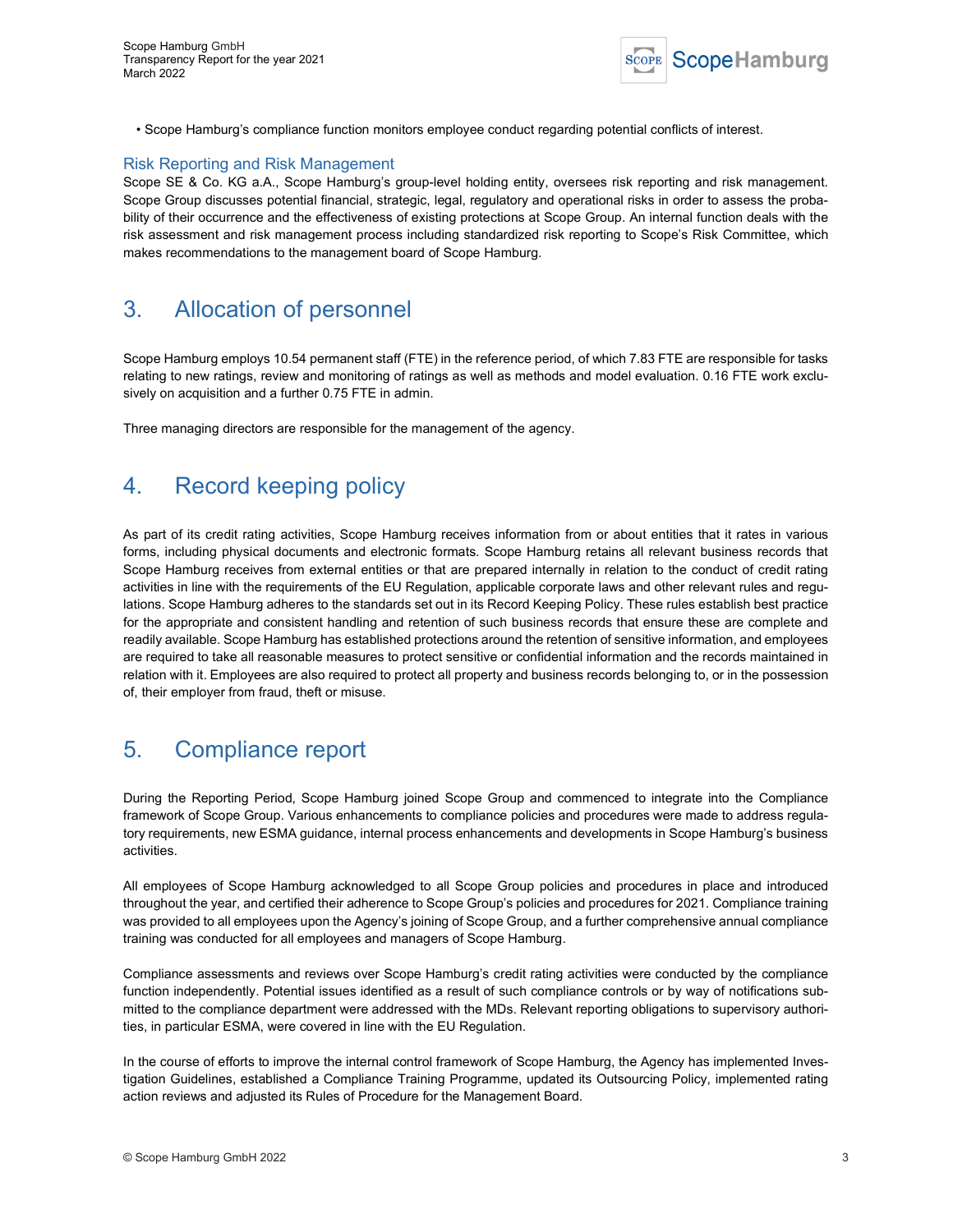

# 6. Management and analyst rotation

The Agency is managed by Christian Werner, Vincent Wald and Werner Stäblein. During the reference period, only Werner Stäblein was involved in rating procedures in his capacity as Analytical Managing Director.

The Agency is exempt from the requirements of the CRAR to establish and maintain a gradual rotation mechanism with regard to the rating analysts and persons approving credit ratings

### 7. Financial revenues

SHG generated income of approximately EUR 1.6 million from ratings and ancillary activities in the reference period, of which approximately EUR 1.4 million have been attributable to ratings. These were generated entirely in the Corporate segment (including project financing). Income from rating activities includes income from initial ratings, follow-up ratings, monitoring, private ratings and rating indications.

| 2021 - Total Revenues                               | <b>EUR</b> |
|-----------------------------------------------------|------------|
| Revenues originating from credit rating services    | 1.436.037  |
| <b>Revenues originating from ancillary services</b> | 160.719    |
| Total:                                              | 1.596.757  |

| 2021 Turnover - Geographical Allocation | <b>EUR</b> |
|-----------------------------------------|------------|
| <b>European Union (EU)</b>              | 1.596.757  |
| Worldwide (non-EU)                      |            |
| Total:                                  | 1.596.757  |

| 2021 Revenues – credit rating services                                                  | <b>EUR</b> |
|-----------------------------------------------------------------------------------------|------------|
| thereof: Non-financial corporations / Sovereigns/Public Finance/ Financial Institutions | 1.286.562  |
| thereof: Structured finance/project finance                                             | 149.476    |
| Total:                                                                                  | 1.436.037  |

| 2021 Revenues - Ancillary Services                                                              | <b>EUR</b> |
|-------------------------------------------------------------------------------------------------|------------|
| Revenues originating from ancillary services provided to clients without credit rating services | 160.719    |
| Total:                                                                                          | 160.719    |

## 8. Governance statement

During the Reporting Period, Scope Hamburg did not have any shares listed on any regulated exchange. It is established in compliance with applicable German corporate laws and operates in accordance with relevant international laws and regulations, in particular the EU Regulation.

As of 31 December 2021, Scope Hamburg is a 100% subsidiary of Scope SE & Co. KG a.A.. Through their shareholdings in Scope SE & Co. KG a.A., the following individuals/entities had significant (over 5%) indirect shareholdings in Scope: